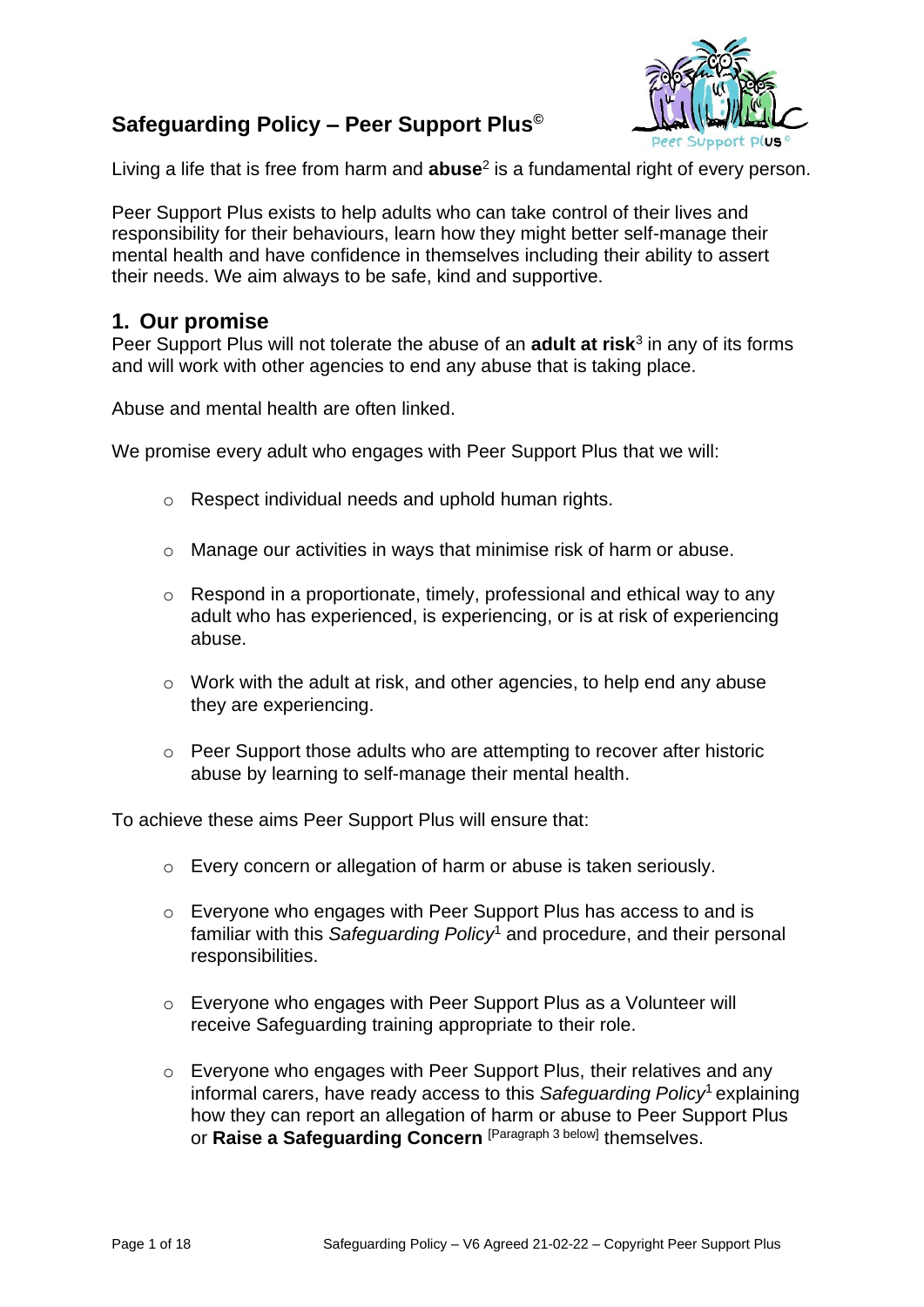- o If the adult at risk is lawfully deemed to lack Mental Capacity to make appropriate safeguarding decisions for themselves, we will rely on the advocacy provisions of the **Mental Capacity Act 2005**<sup>8</sup> .
- $\circ$  We will aspire to best practice with respect to the safe recruitment and deployment of volunteers including Trustees, and employees. We will follow best practice published by the Disclosure and Barring Scheme (DBS) [\[https://www.gov.uk/government/organisations/disclosure-and](https://www.gov.uk/government/organisations/disclosure-and-barring-service)[barring-service\]](https://www.gov.uk/government/organisations/disclosure-and-barring-service).

### **2. Your responsibilities**

Our equality model of Peer Support is founded on mutual support. A key element of mutual support is helping ensure that any person who engages with Peer Support Plus in any capacity is protected from abuse of all kinds.

It follows that everyone who engages with Peer Support Plus has a responsibility to help prevent harm or abuse by reporting concerns.

If you have reason to believe that abuse is or may be taking place you have a responsibility to act on this information. It does not matter what your role is, doing nothing is not an option.

**Consultation** [Paragraph 4 below] is the best way to ensure people receive the appropriate support. If a person mentions a concern or discloses abuse to you use the **Listen, Respect, Reassure**<sup>9</sup> principles to respond.

Immediate action is rarely necessary or advisable.

Calling external agencies without Consultation should be done only in an emergency where there is significant risk of immediate harm.

### **In an emergency where there is a significant risk of immediate harm** you must:

- A. Take action to keep the person safe, if possible, now and in the future.
	- o Is an urgent police presence required to keep someone safe? If yes, call 999.
	- o Does the person need urgent medical assistance or an ambulance? If yes, call 999
- B. If a crime has occurred, preserve evidence.
- C. Always inform our **Safeguarding Concerns Manager**<sup>4</sup> in real time.
	- o You cannot keep this information secret, even if the person asks you to.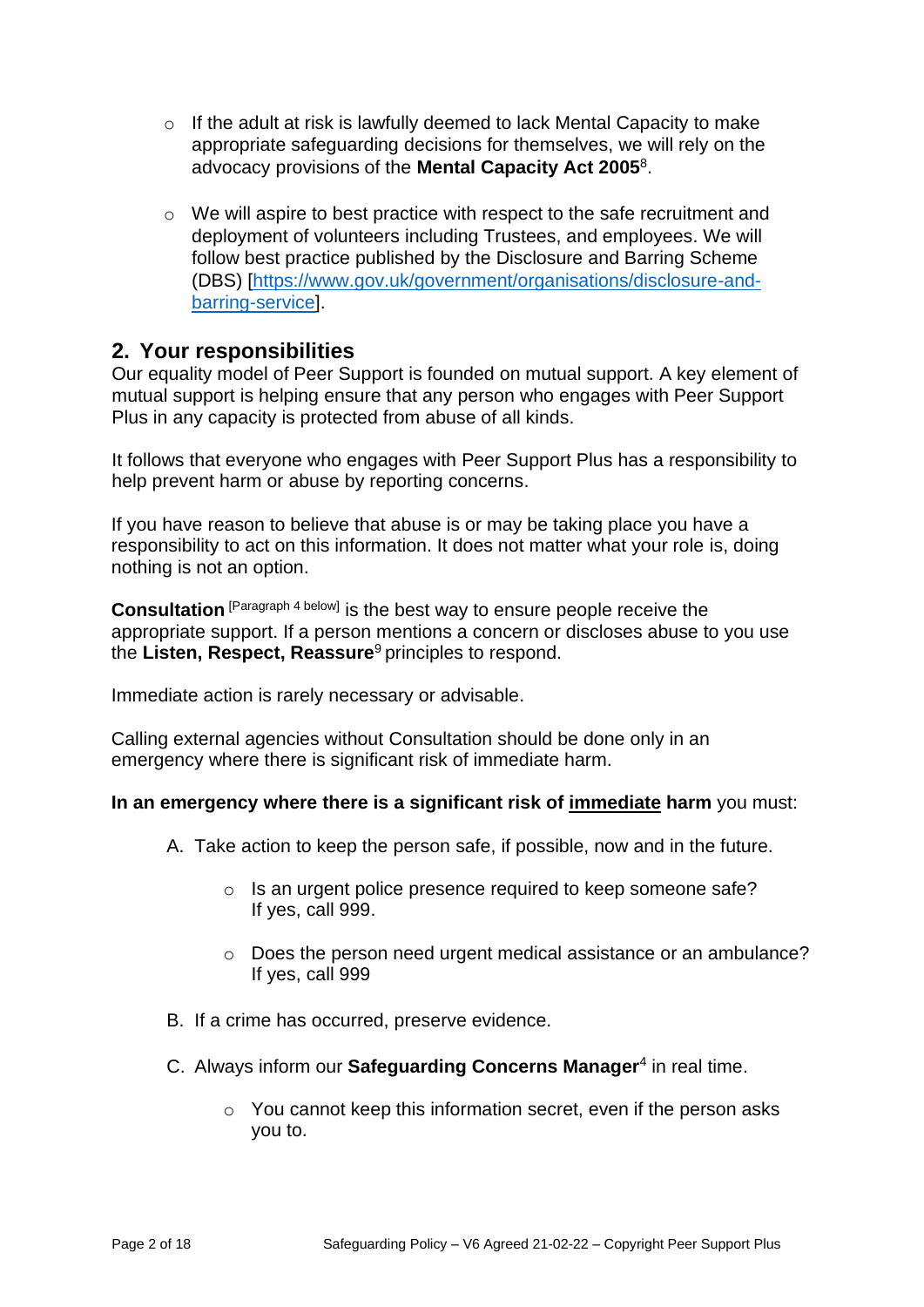- $\circ$  If seeking guidance from our Safeguarding Concerns Manager<sup>4</sup> is leading to undue delay, leaving the person at immediate risk of harm, you must **Raise a Safeguarding Concern** [Section 3 below] to the Adult Social Care Duty and Advice Team who will guide you.
- D. Clearly record what you have witnessed or been told. Record your responses and any actions taken. It is important to distinguish fact from opinion.

If it was not possible to seek or obtain informed consent from the person at immediate risk to share information you must also record:

- (a) your justification for sharing information and
- (b) how the decision to share information was arrived at.

If the concern or allegation of abuse **does not seem to warrant immediate** action you must still inform our Safeguarding Concerns Manager<sup>4</sup> as promptly as possible.

- o Do not assume someone else will inform our Safeguarding Concerns Manager<sup>4</sup>. If in doubt check with our Safeguarding Concerns Manager<sup>4</sup> to satisfy yourself that the concern has been raised.
- o If the concern arose while a person engaged with Peer Support Plus was with someone from another organisation, you and Peer Support Plus must still follow the procedure outlined in this policy. The other organisation may or may not Raise a Safeguarding Concern but you and Peer Support Plus cannot hand over this responsibility to the other organisation. Best practice demands that Peer Support Plus must separately decide whether or not to Raise a Safeguarding Concern as we cannot assume the other organisation will follow the same procedure or arrive at the same decision.

# **3. Raising a Safeguarding Concern**

Raising a Safeguarding Concern means following the local authority's safeguarding adults procedure and reporting concern of harm, abuse or neglect to their **Multiagency safeguarding adults contact point**<sup>5</sup>

o Our named **Safeguarding Concerns Manager**<sup>4</sup> is the person at Peer Support Plus responsible for ensuring concerns about possible harm, abuse or neglect are responded to and, when appropriate, reported to the Multi-agency safeguarding adults contact point.

Our Safeguarding Concerns Manager<sup>4</sup> is charged to personally carry out a **Consultation** [Section 4 below] with the person about whom the concern has arisen, and then decide whether it is appropriate to Raise a Safeguarding Concern or respond to the concern in another way.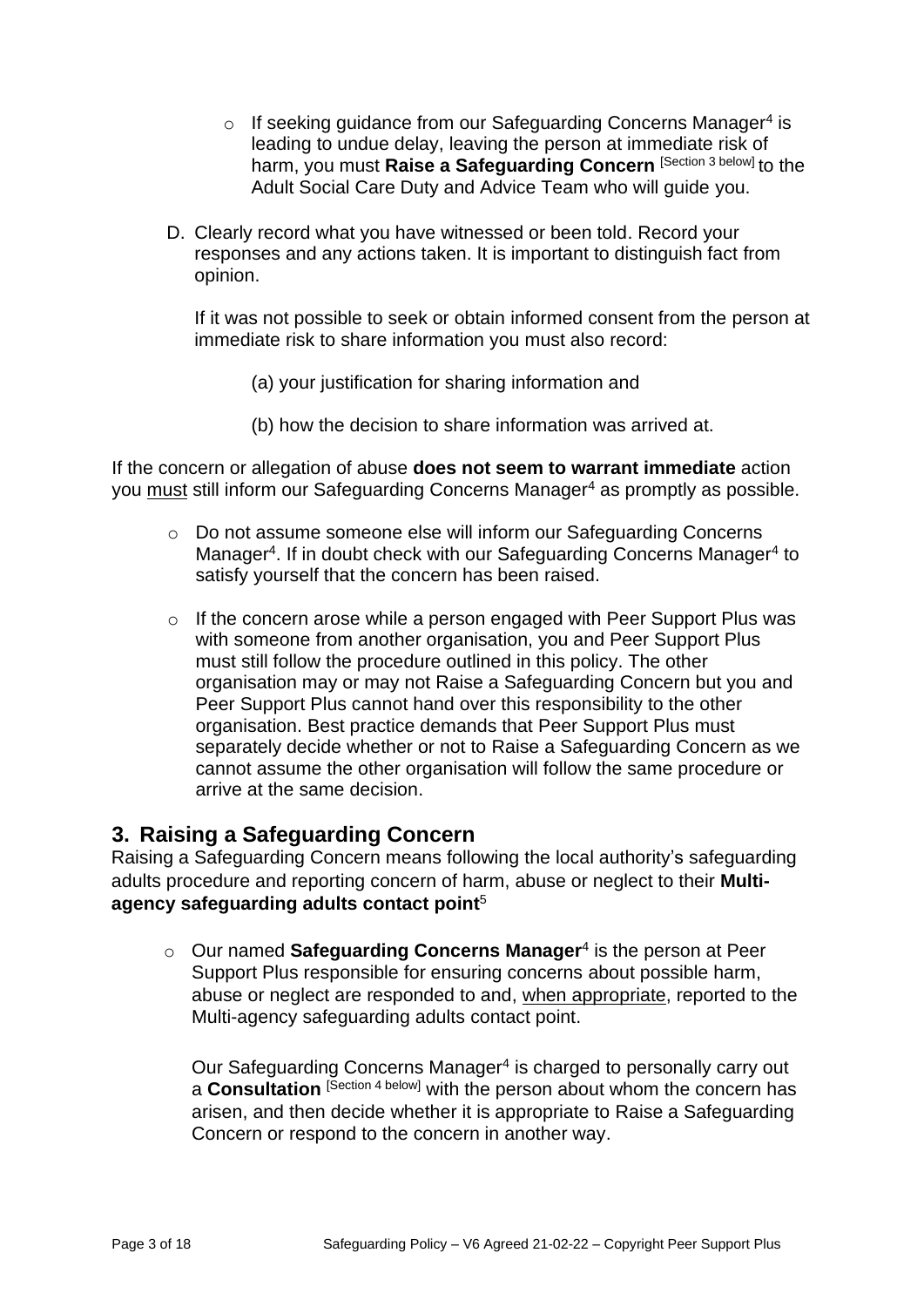If our Safeguarding Concerns Manager<sup>4</sup> is unavailable and urgent actions are needed then our **Safeguarding Adults Named Lead Person**<sup>6</sup> will deputise.

If you suspect radicalisation may be an issue, especially if it seems an adult at risk is being exploited or coerced, you must report your concern to the Safeguarding Concerns Manager who is responsible for deciding whether or not to Raise a Safeguarding Concern, inform the Police and/or make a referral for a **Channel Vulnerability Assessment**<sup>7</sup>

If the person about whom the concern has arisen is our **Safeguarding Concerns Manager**<sup>4</sup> please inform our **Safeguarding Adults Named Lead Person**<sup>6</sup> – and vice-versa.

**If contacting our Safeguarding Concerns Manager**<sup>4</sup> (or deputy) **will lead to undue delay** which would mean leaving the person at significant risk, you must Raise the Safeguarding Concern yourself.

The Leeds Safeguarding Adults Board (LSAB) operates a **four-step procedure for Raising a Safeguarding Concern**. [Other Local Authorities operate similar procedures.]

| Step 1<br>Call the Duty and Advice<br>Team with details of your<br>concern | Adult Social Care Contact Centre 0113 222 4401<br>Out of hours <b>Emergency Duty Team</b> [EDT]. If urgent and the<br>Adult Social Care Contact Centre is closed, call 0113 378 0644<br>Text phone for Deaf and Hard of Hearing people 0113 222 4410<br>See also Contact options if you have difficulty hearing or speaking |
|----------------------------------------------------------------------------|-----------------------------------------------------------------------------------------------------------------------------------------------------------------------------------------------------------------------------------------------------------------------------------------------------------------------------|
| Step 2<br>The Duty and Advice Team<br>will advise the way to help          | The Duty and Advice Team member will ask you for details about the<br>concern/allegation to help them consider the most appropriate<br>response.<br>Remember to distinguish what is fact and what is opinion.<br>If you have reported the incident to the police, tell this to the Duty                                     |
|                                                                            | and Advice Team member.<br>The person's wishes and desired outcome will be an important<br>consideration.                                                                                                                                                                                                                   |
|                                                                            | An information gathering process may be needed in order to consider<br>what, if any, further actions are needed. Sometimes concerns may be<br>resolved at this point.                                                                                                                                                       |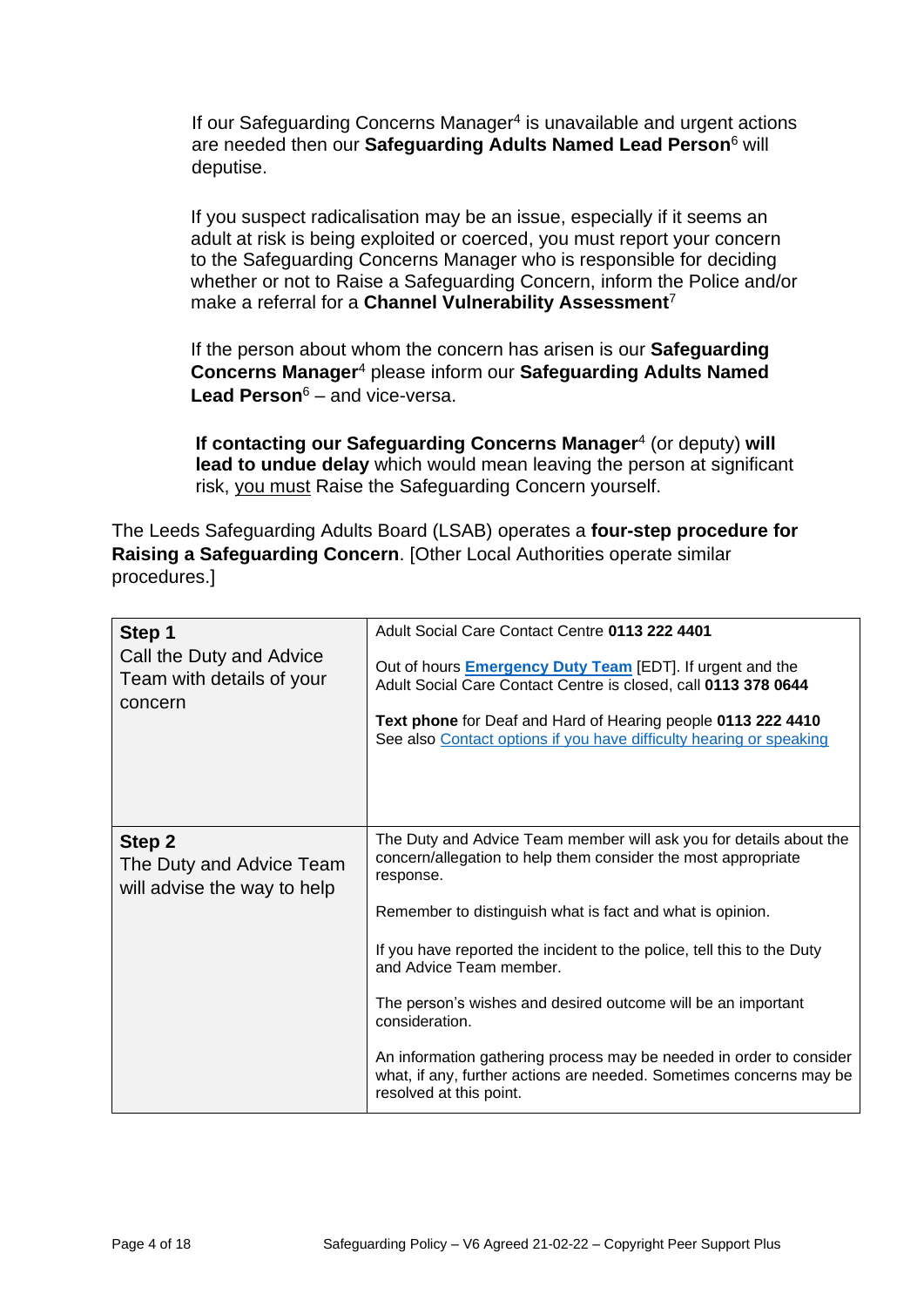| Step 3                        | If further actions are needed, a planning discussion or meeting will be |
|-------------------------------|-------------------------------------------------------------------------|
| The Duty and Advice Team      | needed to plan the response. The person's wishes and views should       |
| will work with you to achieve | be central to any decisions.                                            |
| the changes the person        | The aim is to work with the person, involve them in risk assessments    |
| wants                         | and the development of plans to manage those risks.                     |
| Step 4                        | An outcome decision will take place to review actions taken and to      |
| The Duty and Advice Team      | consider whether any further actions are needed. The person             |
| will check they have          | should be included in such discussions or meetings and their            |
| addressed your concerns       | views will be important to any decisions made.                          |

Advice given, decisions taken and any actions agreed must be recorded together with the reasoning. This record must be passed to/kept by our Safeguarding Concerns Manager.

The local authority Duty and Advice Team may not refer the Raised Safeguarding Concern to other agencies for action, perhaps because the concern does not meet their threshold for triggering action.

Whatever the local authority Duty and Advice team decision, our Safeguarding Concerns Manager will consider the needs of the person about whom concerns arose, and whether there is anything more or anything different that needs to be done by Peer Support Plus.

Our Safeguarding Concerns Manager<sup>4</sup> may need to consult with our Safeguarding Adults Named Lead Person<sup>6</sup> because Peer Support Plus may need to seek out better practices, for examples: take safeguarding advice from other agencies or a care management team; revise our policy and procedures or conduct a new risk assessment; improve training.

If anything remains to be done, our Safeguarding Concerns Manager<sup>4</sup> will consult and agree actions and their timing with anyone who needs to take action and, if appropriate, give feedback to the individual who reported their concern.

Finally, the Safeguarding Concern Manager<sup>4</sup> will record what actions were taken, by whom and when, before recording that 'no further action is being taken'.

# **4. Consultation**

Consultation is the best way to ensure people receive the appropriate support.

Our **Safeguarding Concerns Manager**<sup>4</sup> (in an emergency you) **must decide:**

- o Whether or not it is appropriate to **Raise a Safeguarding Concern** [Section <sup>3</sup> above] .
- o **Is Crime reasonably suspected?** If so, we may have to report that to the **Police.**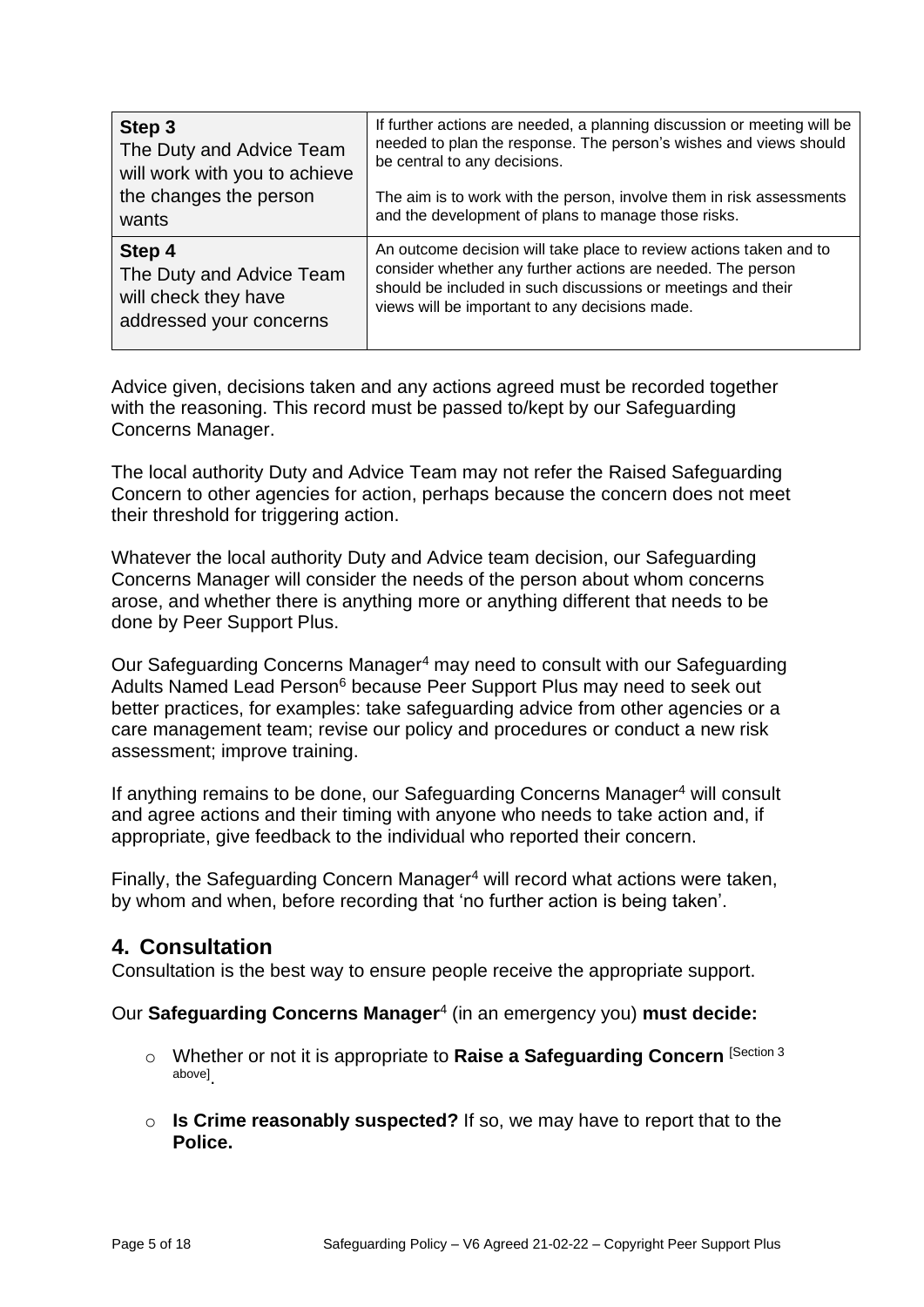- o **Is radicalisation reasonably suspected?** If so, we must report that to the **Police** and/or refer for a **Channel Vulnerability Assessment**<sup>7</sup> **.**
- o Do actions need to be taken by **Peer Support Plus?**

The unique situation of the person 'at risk' will determine to what extent conversations about concerns can be held with them.

When a person reveals a concern or discloses abuse, we will use the **Listen, Respect, Reassure**<sup>9</sup> principles to respond. See also Leeds Safeguarding Adults Board video [Talk to me, hear my voice](https://www.youtube.com/channel/UCGG-J6Io67v71xUL0tQqlmQ) and [Citizen-Led Practice Guidance.](https://leedssafeguardingadults.org.uk/Documents/Safeguarding/Citizen-Led%20Practice%20Guidance.pdf)

Safeguarding concerns are so varied that guidance can only set out general principles that must be applied with common sense and judgement to the specific circumstances.

| Listen        | <b>Citizen Voices and Expectations</b>                                                                                                                                        |  |  |
|---------------|-------------------------------------------------------------------------------------------------------------------------------------------------------------------------------|--|--|
|               | Conversations with the person at risk (or their representative where they lack Mental<br>Capacity)                                                                            |  |  |
|               |                                                                                                                                                                               |  |  |
|               | Wherever possible to talk to the person at risk about the concerns, risks and involve<br>them in decisions. This will not always be possible for a range of reasons, such as: |  |  |
|               | The urgency of the risk                                                                                                                                                       |  |  |
|               | The nature of your role or relationship<br>$\bullet$                                                                                                                          |  |  |
|               | The person's engagement with you<br>٠                                                                                                                                         |  |  |
|               | The possibility of increasing the risk, or placing others at risk<br>٠                                                                                                        |  |  |
|               | The possibility of prejudicing a police enquiry                                                                                                                               |  |  |
|               | Where possible, people wish to be involved and consulted. The following should be<br>considered a useful starting base for such conversations:                                |  |  |
|               | Talk to me about the concern                                                                                                                                                  |  |  |
|               | Ask me what I want to happen<br>٠                                                                                                                                             |  |  |
|               | Ask me what changes I would like to achieve<br>٠                                                                                                                              |  |  |
|               | Ask me what support I would like<br>٠                                                                                                                                         |  |  |
|               | Explain what safeguarding is                                                                                                                                                  |  |  |
|               | Talk to me about reporting the concern<br>٠                                                                                                                                   |  |  |
|               | Explain if you have a duty to report the concern<br>٠                                                                                                                         |  |  |
|               | Talk to me about what might happen next<br>٠                                                                                                                                  |  |  |
|               | Ask me if I want my relatives informed about the concerns                                                                                                                     |  |  |
| <b>Assess</b> | <b>Immediate safety issues</b>                                                                                                                                                |  |  |
|               | Are there immediate actions needed to order to keep the person, or<br>$\bullet$<br>others safe from harm?                                                                     |  |  |
|               | Is any person in need of medical attention?<br>٠                                                                                                                              |  |  |
|               | Liaise with the Police where an immediate presence is required or to<br>٠                                                                                                     |  |  |
|               | discuss any relevant incident management issues.                                                                                                                              |  |  |
|               |                                                                                                                                                                               |  |  |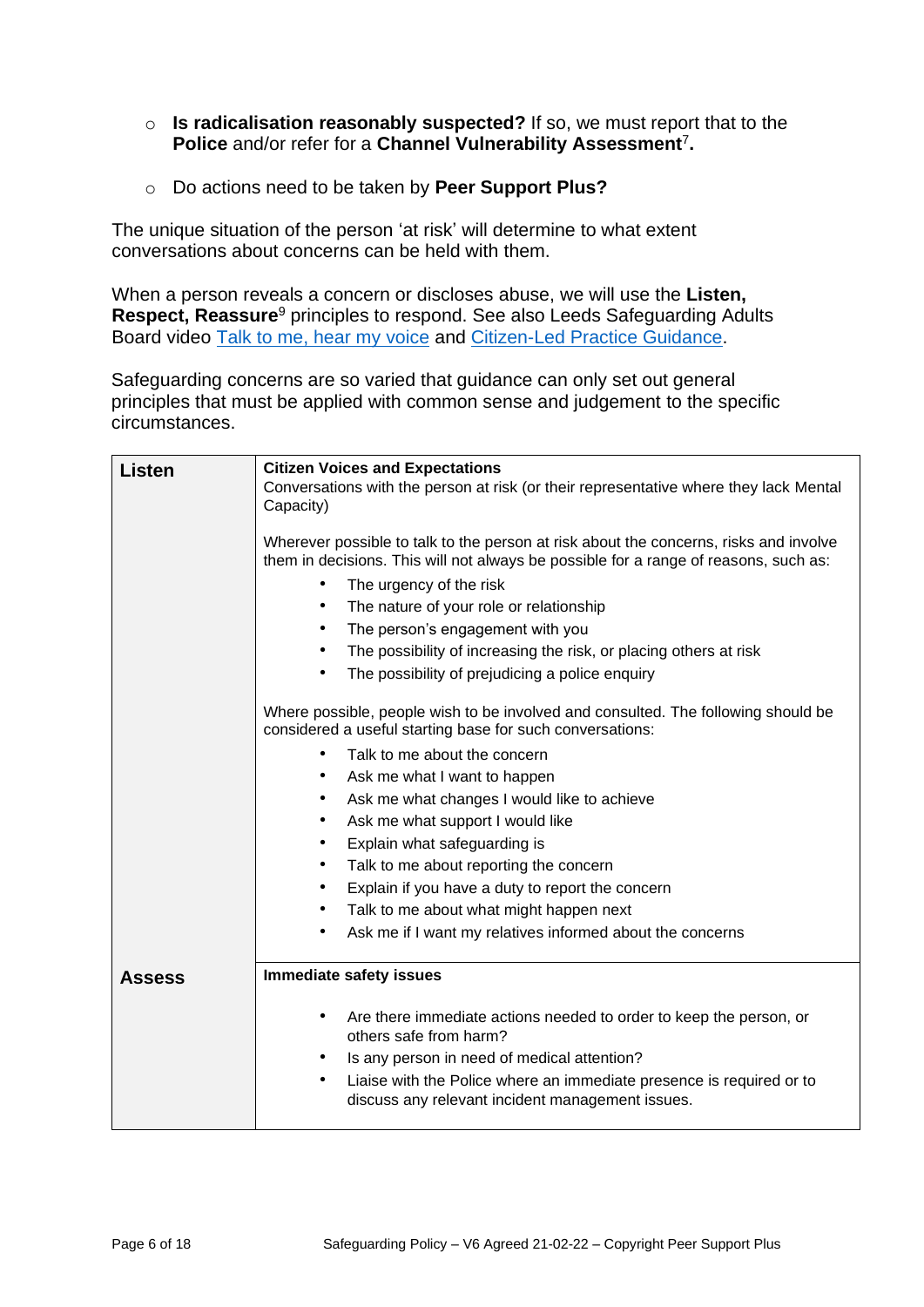| <b>Decision</b> | Consider if the issue should be reported as a safeguarding concern                                                                                                                                       |  |  |
|-----------------|----------------------------------------------------------------------------------------------------------------------------------------------------------------------------------------------------------|--|--|
| making          | Consider if you have enough information about the concerns to decide? Do not<br>investigate at this point, but consider if you need to check records or clarify the<br>concerns to inform your decision. |  |  |
|                 | When deciding whether a safeguarding concern should be raised, consider whether<br>there is the risk of 'significant harm' by considering the following key questions:                                   |  |  |
|                 | Is the person an 'adult at risk' as defined within this policy/procedure?                                                                                                                                |  |  |
|                 | Is the person experiencing, or at risk of, abuse and neglect? This includes<br>$\bullet$<br>ill treatment (including sexual abuse and forms of ill treatment which are<br>not physical).                 |  |  |
|                 | What is the nature and seriousness of the risks?<br>$\bullet$                                                                                                                                            |  |  |
|                 | When deciding what action to take, consideration must be given not only to the<br>immediate impact on and risk to the person, but also to the risk of future, longer-term<br>harm.                       |  |  |
|                 | Consider:                                                                                                                                                                                                |  |  |
|                 | $\bullet$<br>The person's individual circumstances.                                                                                                                                                      |  |  |
|                 | $\bullet$<br>The nature and extent of the concerns.                                                                                                                                                      |  |  |
|                 | $\bullet$<br>The length of time it has been occurring.                                                                                                                                                   |  |  |
|                 | The impact of any incident.<br>$\bullet$                                                                                                                                                                 |  |  |
|                 | $\bullet$<br>The risk of repeated incidents or increasingly serious acts of abuse or<br>neglect for the person.                                                                                          |  |  |
|                 | The risk that serious harm could result if no action is taken.<br>٠                                                                                                                                      |  |  |
|                 | The risk of repeated incidents for others.<br>$\bullet$                                                                                                                                                  |  |  |
|                 | Illegality of the act or acts.<br>$\bullet$                                                                                                                                                              |  |  |
|                 | Assess the broader situation:                                                                                                                                                                            |  |  |
|                 | Are any children present or related to the situation? If so, could they be<br>affected by the abuse or neglect?                                                                                          |  |  |
|                 | It may be necessary to contact Children's Services through the Duty and<br>٠<br>Advice Team.                                                                                                             |  |  |
| <b>Document</b> | Record your decision-making                                                                                                                                                                              |  |  |

### **What if the person alleged to be causing harm is also an adult at risk?**

The safety of the person who may have been abused is paramount.

Peer Support Plus may also have responsibilities towards the person alleged to be causing harm. It certainly will have if the individuals came into contact because they engaged with Peer Support Plus. In this situation it is important that the needs of the person allegedly causing harm are addressed separately from the needs of the person who may have been abused.

It may be necessary to reassess the needs of the person allegedly causing harm. This will involve a **Consultation** [Section 4 above] with the person when, for examples, the following could be addressed: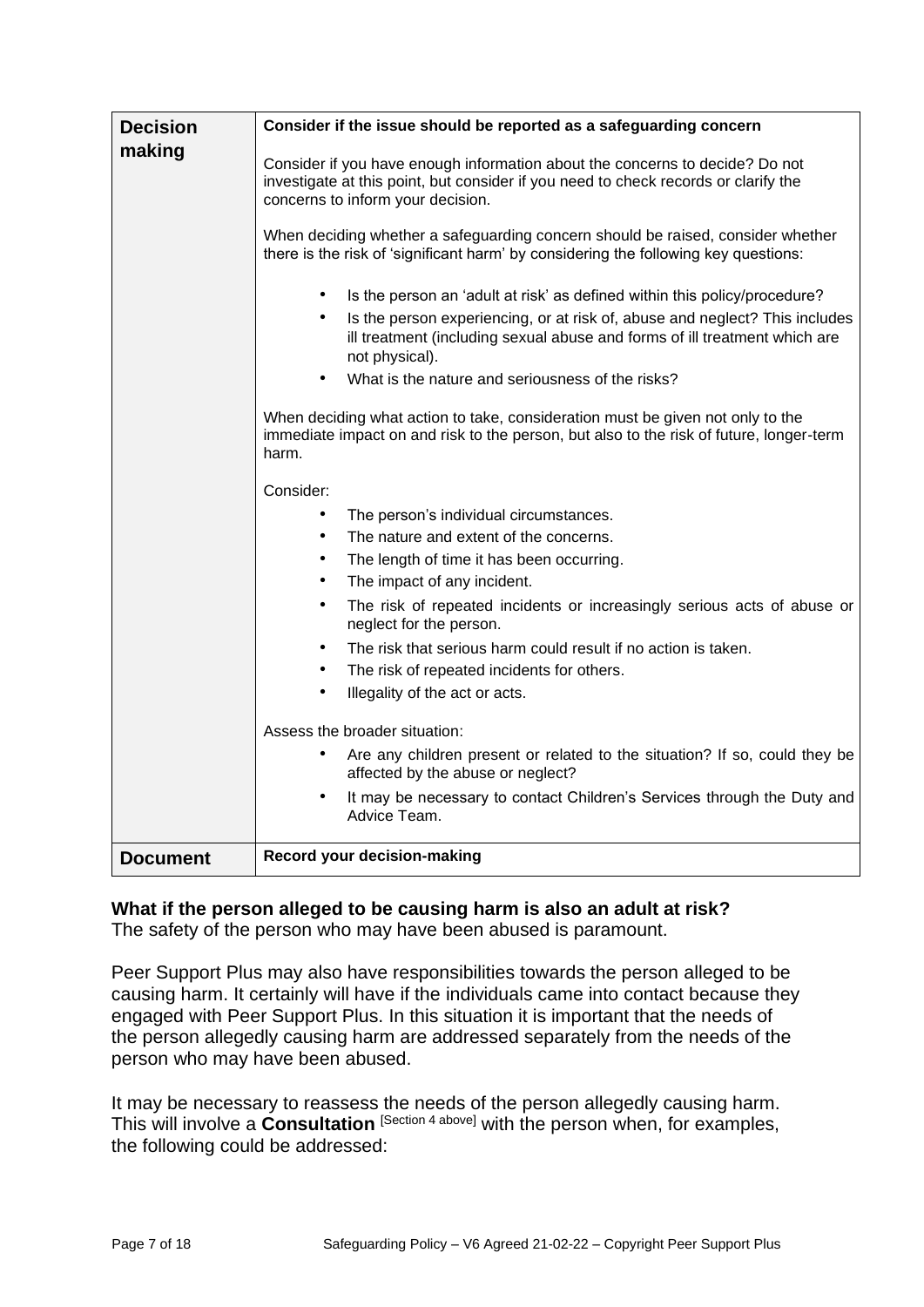- $\circ$  The extent to which the person allegedly causing harm is able to understand the consequences of their actions.
- o The extent to which the alleged abuse evidences that the needs of the person causing harm are not being met.
- $\circ$  The likelihood that the person allegedly causing harm will further abuse the person who may have been abused, or others.
- o The principles of criminal law and Peer Support Plus's responsibilities to report crime apply regardless of whether the person causing harm is deemed to be an adult at risk.

### **Why might we decide to Raise a Safeguarding Concern contrary to the wishes of the person?**

It may be necessary on some occasions. Any such decision should be proportional to the risk, for examples:

- o It is in the person's vital interests (to prevent serious harm, distress, or lifethreatening situations).
- o The person is subject to coercion or undue influence, to an extent that they are unable to give consent.
- o The person lacks Mental Capacity to consent and it is in the person's best interests.
- $\circ$  It is in the public interest, for examples: there is also a risk to others; a Peer Support Plus Volunteer or Employee is involved; the abuse has occurred on property owned or managed by an organisation with a responsibility to provide care.

### **What if there are concerns or allegations about volunteers or employees?**

Peer Support Plus's policy and procedures are designed to avoid putting our volunteers or employees in situations where harm might be alleged.

If a concern or allegation of abuse arises about a volunteer (including a Trustee), or an employee we will:

- o Ensure that that any person 'at risk' is safe and away from the volunteer or employee against whom the concern or allegation has arisen.
- o Our **Safeguarding Concerns Manager**<sup>4</sup> (or if unavailable/inappropriate our Safeguarding Adults Named Lead Person<sup>6)</sup> will be informed immediately.
- $\circ$  The individual who witnessed or first received the concern will make a full written record of what was seen, heard and/or told as promptly as possible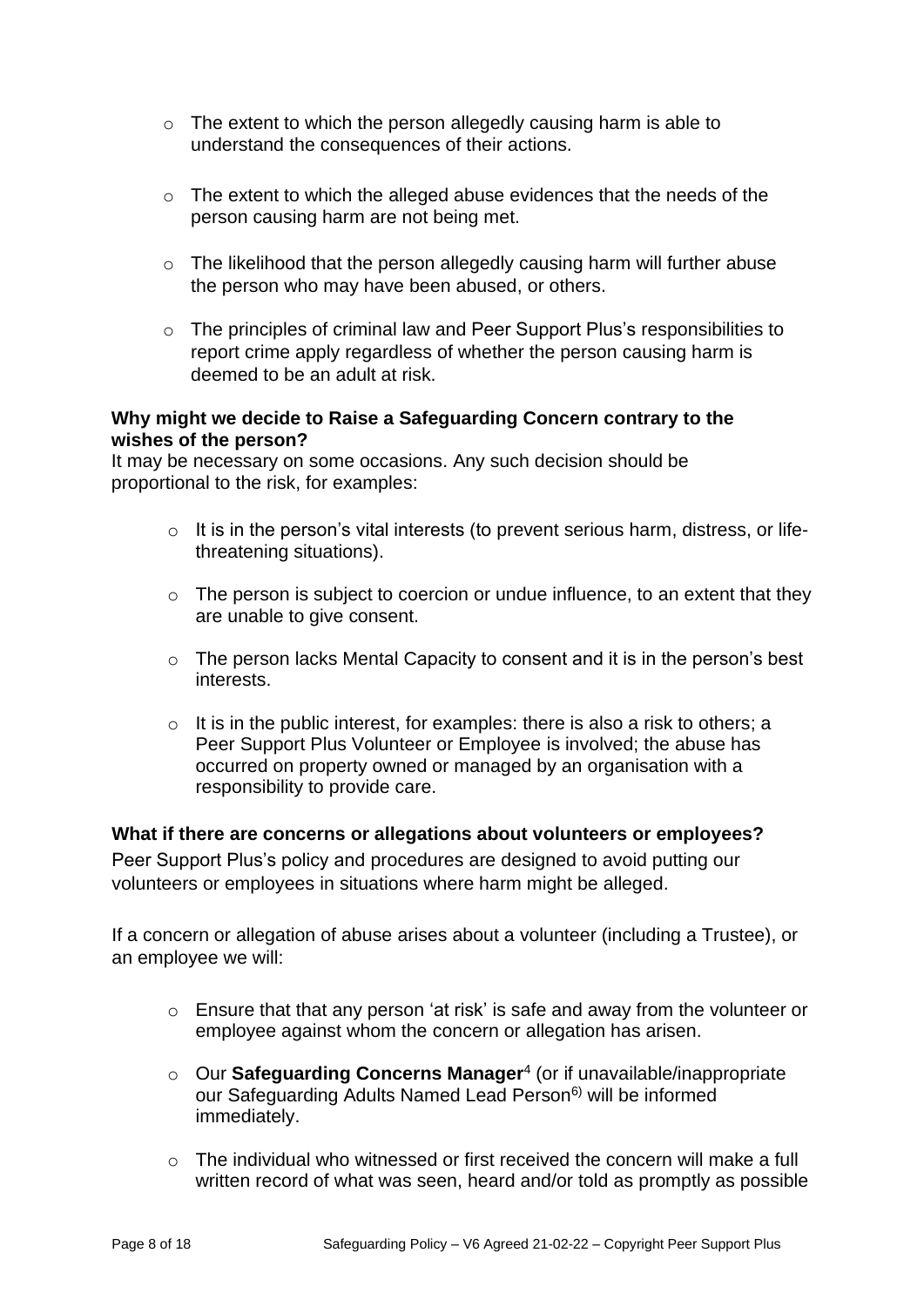after they witnessed or first received the report. Our Safeguarding Concerns Manager (or deputy) can support the individual making that full written record but must not compose it.

Regardless of whether an Adult Social Care and/or Police investigation follows, Peer Support Plus will ensure that an internal investigation takes place and appropriate disciplinary considered. Disciplinary procedures may involve immediate suspension and may lead ultimately to dismissal.

### **What if it is reasonably suspected that a crime may have been committed?**

We must seek the person's consent to report the matter immediately to the Police.

If the person has **Mental Capacity**<sup>8</sup> in relation to this decision and does not want a report made to the Police, their choice should be respected unless there are justifiable reasons to act contrary to their wishes, for examples:

- o The person appears subject to coercion or undue influence, to the extent that they are unable to give consent.
- o There is an overriding public interest, such as where there is a risk to other people.
- $\circ$  It is in the person's vital interests (to prevent serious harm, distress, or lifethreatening situations).

There must be clear reasons for overriding the wishes of a person with the Mental Capacity<sup>8</sup> to decide for themselves, and these must be recorded.

If it is reasonably suspected that a crime may have been committed, we will try to **preserve evidence** in case there is a criminal investigation, for examples:

- o If possible, we will not disturb the scene, victim or clothing.
- o If possible, we will secure the scene, for example by locking the door, and preserve all containers, documents, locations, etc.
- o We will be aware that evidence may be present even if we cannot see it.
- o If in doubt, we will contact the police and ask for advice.

#### **Who else does Peer Support Plus need to inform that a safeguarding concern has been raised?**

- o Relatives, with the person's consent or in their 'best interests' under the Mental Capacity Act<sup>8</sup>.
- o Child protection services, if children are also at risk of harm.
- o The Charities Commission, as Peer Support Plus is a registered charity.
- o Delivery Team members on a need-to-know basis so they do not take actions that may prejudice an enquiry.
- o If Peer Support Plus were ever to deliver a publicly funded service, we must notify the authority that commissioned that service for the adult at risk.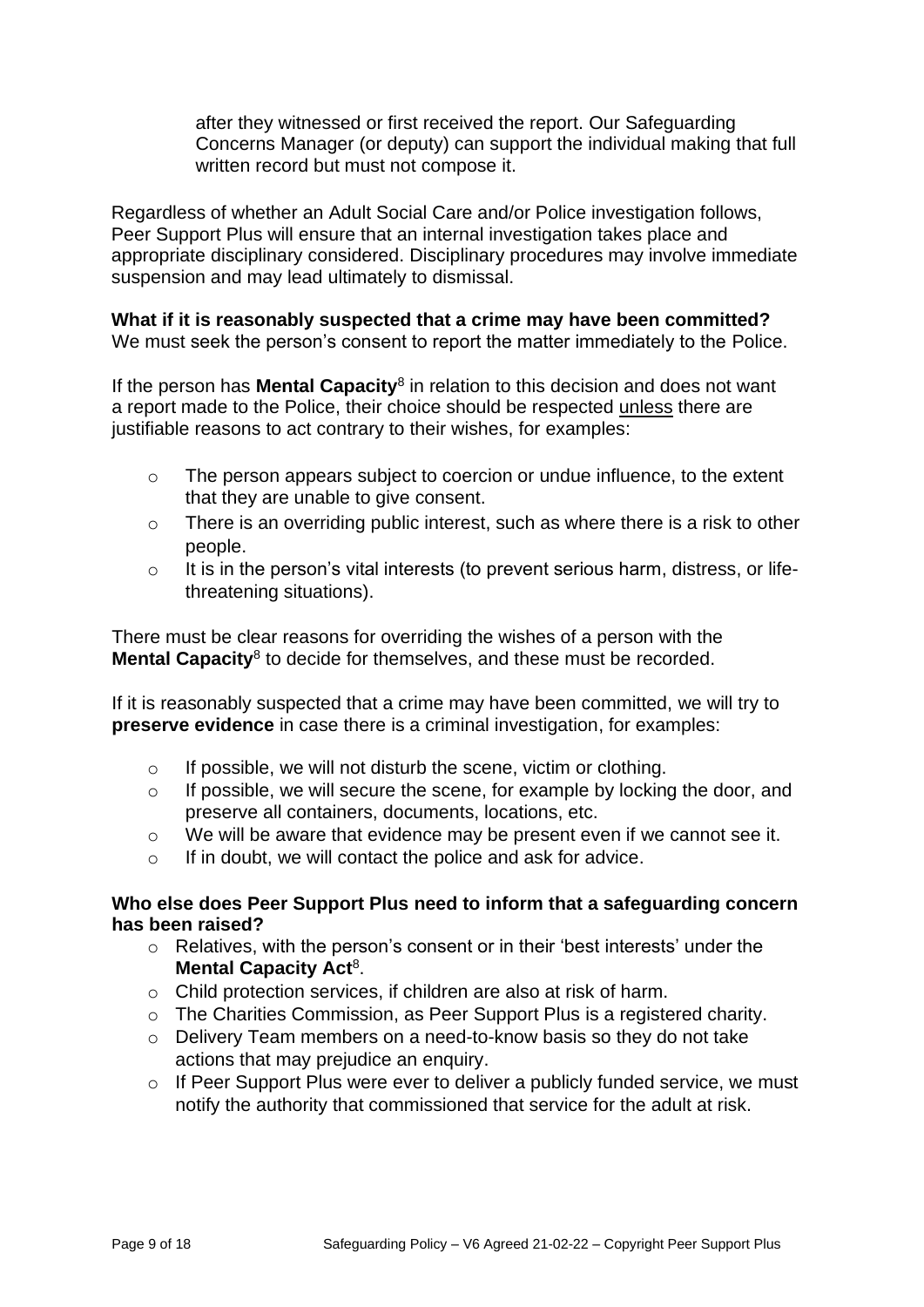### **What about documenting the concern, decisions and actions taken?**

We will ensure all decisions and actions are fully recorded, along with the reasons for decisions and any advice received when making these decisions.

We will document all concerns to the same standard, whether or not we Raise a Safeguarding Concern.

It is possible that our records may be required as part of an enquiry, so they will be as clear and accurate as their writers can be.

Our records will include:

- o The nature of the safeguarding concern or allegation.
- o The wishes and desired outcomes stated by the person.
- o The support and information provided to enable the person to make informed decisions.
- o Assessments of **Mental Capacity**<sup>8</sup> if relevant.
- o Whether or not the adult at risk consented to information being shared.
- o The decision of Peer Support Plus to Raise a Safeguarding Concern, or not.

We will comply with our *Documentation Policy*<sup>1</sup> and *Records Management Policy*<sup>1</sup>

# **5. About this Safeguarding Policy**

This *Safeguarding Policy*<sup>1</sup> and procedures explain simply and clearly how Peer Support Plus and other agencies work together to help protect an adult at risk. Our policy and procedures are intended to be wholly consistent with the **Leeds Safeguarding Adults Board (LSAB), Multi agency policy and procedures** which take precedence over Peer Support Plus's policy and procedures. [\[www.leedssafeguardingadults.org.uk/safeguarding-adults/multi-agency-policy-and](http://www.leedssafeguardingadults.org.uk/safeguarding-adults/multi-agency-policy-and-procedures)[procedures\]](http://www.leedssafeguardingadults.org.uk/safeguarding-adults/multi-agency-policy-and-procedures)

Our **Safeguarding Adults Named Lead Person**<sup>6</sup> is charged to:

- o Ensure compliance with this *Safeguarding Policy*<sup>1</sup> and procedures (including training-content).
- o Ensure *Safeguarding Policy*<sup>1</sup> and procedures are reviewed and updated at least annually, and formally agreed by the Board of Trustees.
- o Audit training delivery by reviewing records of the safeguarding adult training provided by Peer Support Plus.
- o Deliver annually a report on the operation of our *Safeguarding Policy*<sup>1</sup> and procedures, visible to everyone engaged with Peer Support Plus.

Our policies, procedures and training are intended, by design, to embed practices which help identify harm and abuse occurring elsewhere, and minimise risk of harm and abuse occurring at Peer Support Plus.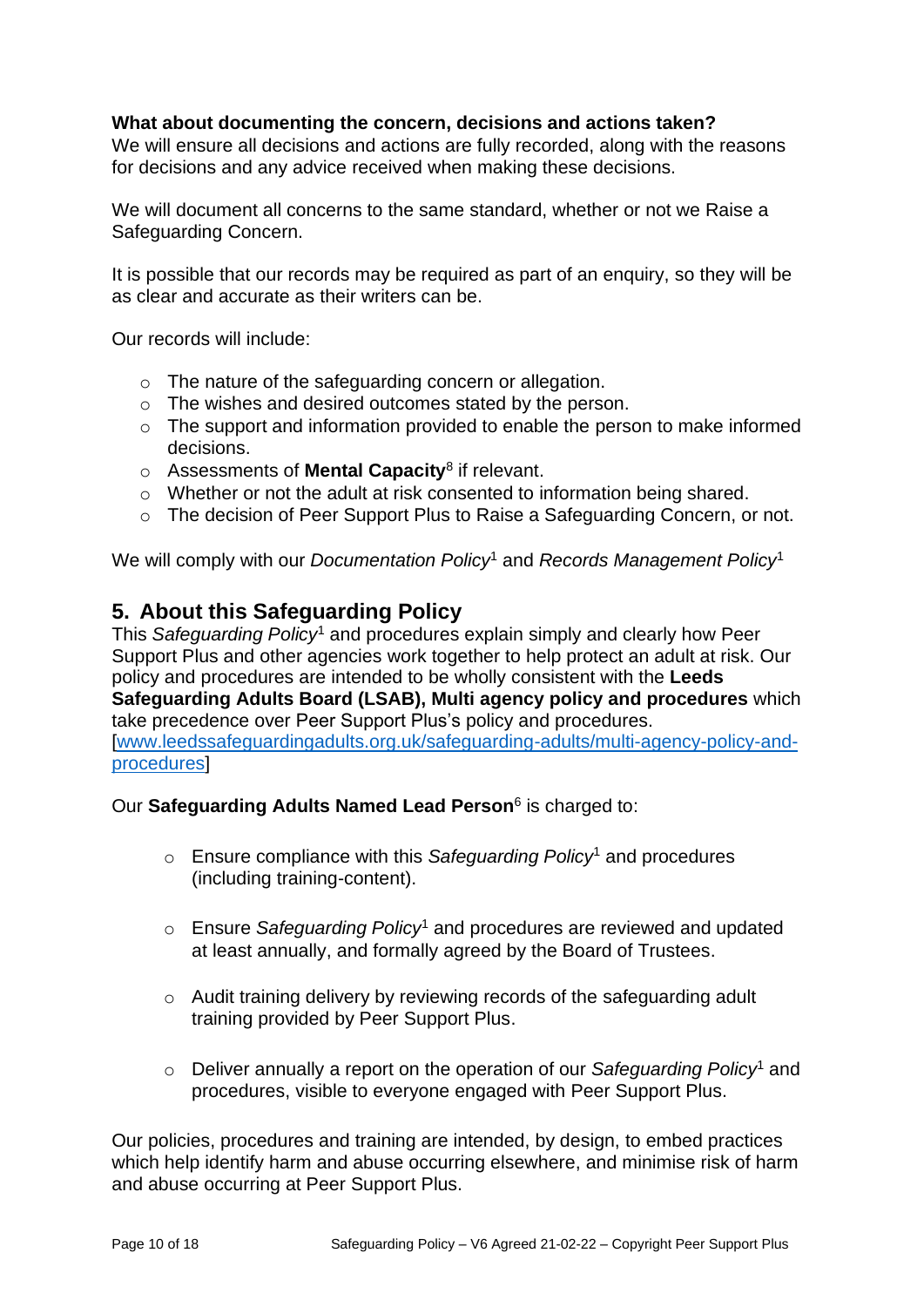The focus of our *Safeguarding Policy*<sup>1</sup> and procedure is on helping an adult at risk achieve an outcome that supports their opportunity to develop or maintain a private life. Our shared objective is to reduce risk and enable informed choice so they can live a safe, happy and independent life.

When an 'adult at risk' concern arises, or we become aware that abuse has occurred, we will act swiftly, effectively and in ways which are proportionate to the issues. Any adult who has been harmed or is at risk of abuse may need some degree of protection but the right of that adult to be heard throughout is critical to personalising their support and care. They must stay as much in control of decisions as possible.

The Care Act, 2014 explains that when advocating measures to protect an adult at risk, their wellbeing must be promoted. [\[https://www.gov.uk/government/publications/care-act-statutory-guidance/care](https://www.gov.uk/government/publications/care-act-statutory-guidance/care-and-support-statutory-guidance)[and-support-statutory-guidance\]](https://www.gov.uk/government/publications/care-act-statutory-guidance/care-and-support-statutory-guidance)

Building on the principles set down in the Mental Capacity Act 2005**<sup>8</sup>** , we should assume that the person themselves knows best their own goals, preferred outcomes and wellbeing. [\[https://www.gov.uk/government/collections/mental](https://www.gov.uk/government/collections/mental-capacity-act-making-decisions)[capacity-act-making-decisions\]](https://www.gov.uk/government/collections/mental-capacity-act-making-decisions)

Peer Support Plus and other agencies should not make assumptions as to what matters to the person. We must ask for and listen to the person's views, wishes and feelings to understand what keeping safe means to them before beginning to establish how they might be helped to achieve their vision of a desirable outcome.

An adult's right to self-determination can involve them taking risks but everyone who engages with Peer Support Plus must act responsibly to help the person minimise risks as far as possible.

If it is ultimately decided, by other agencies who are qualified and legally empowered to make such an assessment applying the **Five Statutory Principles of the Mental**  Capacity Act 2005<sup>8</sup>, that an adult at risk does not have Mental Capacity to decide how to protect themselves from abuse at the time that decision or action needs to be taken, then legislation will be used to protect them.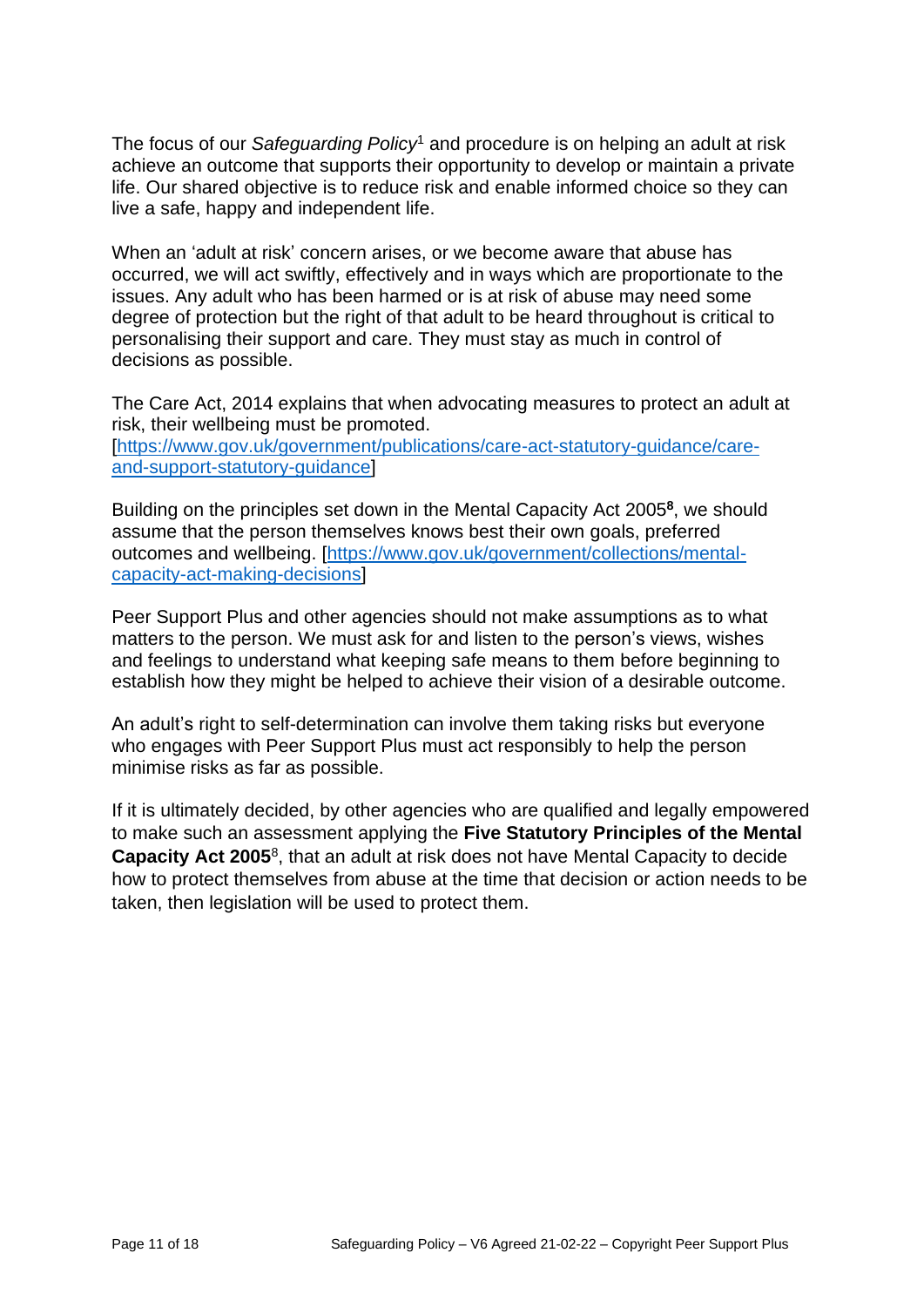### **Notes**

<sup>1</sup> available on our website [peersupportplus.org](http://www.peersupportplus.org/)

#### <sup>2</sup> **Abuse**

Abuse can take many forms and the person's circumstances should always be considered.

Abuse can take place anywhere, for examples: a person's own home, place of work, housing, educational establishments, social settings, day or residential centre, nursing homes, clinics and hospitals.

Abuse can occur in any relationship and may result in significant harm to, or exploitation of, the adult at risk. A wide range of people may harm adults, for examples:

- o spouse, partner, relative or friend
- o carer
- o neighbour, employer, colleague, member of the public, or a stranger
- o a person who deliberately targets adults at risk in order to exploit them
- o a professional worker such as a social worker, nurse or doctor
- o member of staff, owner or manager at a residential or nursing home
- o volunteer or member of a charity or community group such as a social club, place of worship, or Peer Support Plus
- o another Peer or service user.

Abuse may consist of a single act or repeated acts. Abuse and neglect may be intentional and non-intentional. The following are examples of issues that would trigger concern but this list is not exhaustive:

o **Physical abuse** Includes hitting, slapping, pushing, kicking, misuse of medication, unlawful or inappropriate restraint, or inappropriate physical sanctions.

Possible indicators of physical abuse include: unexplained or inappropriately explained injuries; medical problems that go unattended; sudden and unexplained urinary and/or faecal incontinence; person flinches at physical contact; reluctance to undress or uncover parts of the body; person may repeat what the alleged abuser has said (e.g., 'Shut up or I'll hit you'); a person without Mental Capacity not being allowed to go out of a care home when they ask to.

o **Domestic abuse or domestic violence** "…is defined across Government as an incident or pattern of incidents of controlling, coercive or threatening behaviour, violence or abuse between those aged 16 or over who are or have been intimate partners, or family members, regardless of gender or sexuality."

[Crown Prosecution Service [https://www.cps.gov.uk/domestic-abuse\]](https://www.cps.gov.uk/domestic-abuse)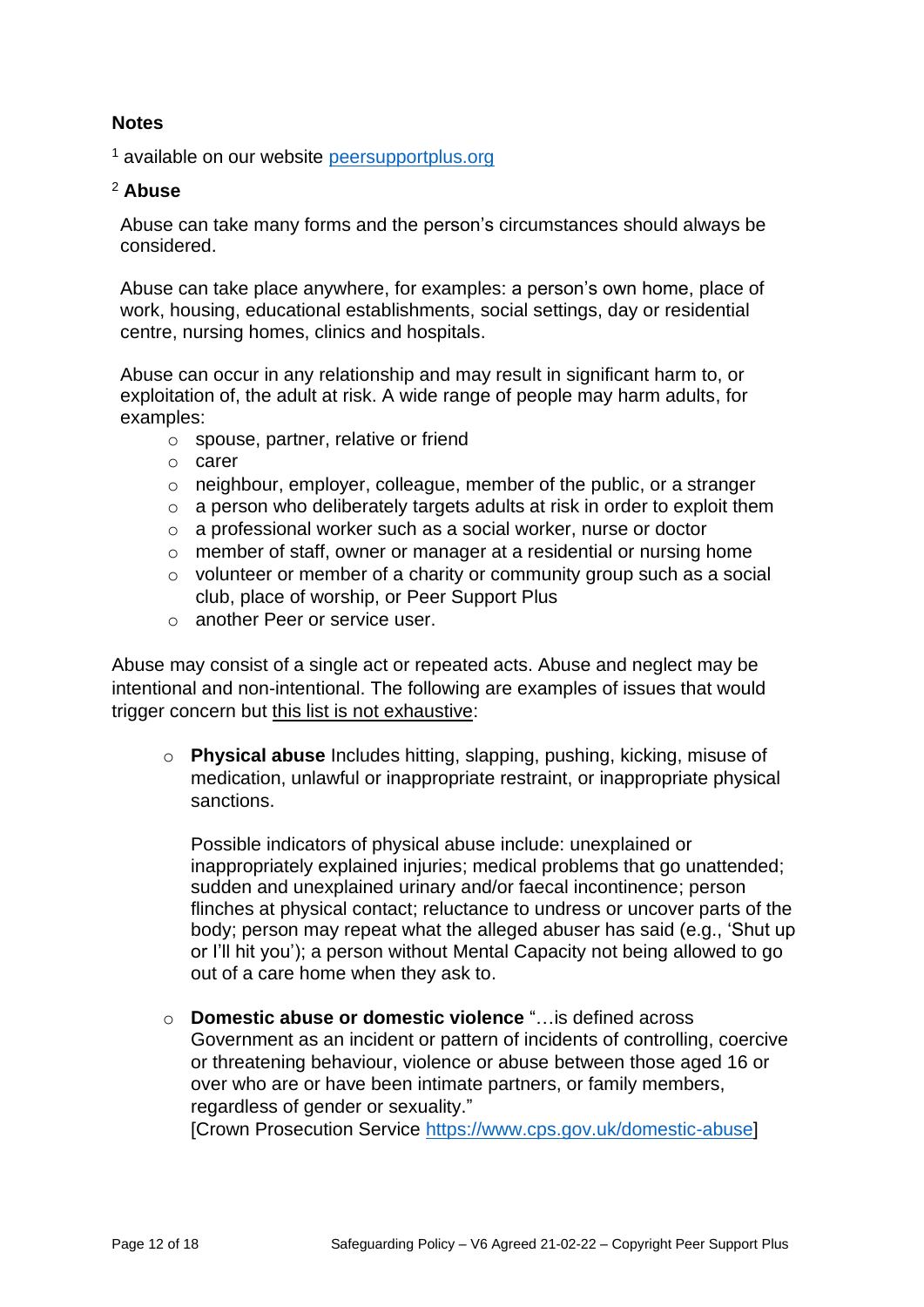Domestic violence and abuse may include: psychological, physical, sexual, emotional, financial, and technological abuse; as well as so called 'honour' based violence, forced marriage including where someone is taken out of the UK for forced marriage; and Female Genital Mutilation (FGM).

[Home Office [https://www.gov.uk/guidance/domestic-abuse-how-to-get](https://www.gov.uk/guidance/domestic-abuse-how-to-get-help#recognise-domestic-abuse)[help#recognise-domestic-abuse\]](https://www.gov.uk/guidance/domestic-abuse-how-to-get-help#recognise-domestic-abuse)

o **Sexual abuse** Includes rape and sexual assault or sexual acts to which the adult at risk has not consented, or could not consent, or was pressured into consenting.

Possible indicators of sexual abuse include: Person appears unusually subdued, withdrawn or has poor concentration; person has urinary tract infections, vaginal infections, or sexually transmitted diseases that are not otherwise explained; a woman who lacks the Mental Capacity<sup>8</sup> to consent to sexual intercourse becomes pregnant**.**

o **Psychological abuse** Includes emotional abuse, threats of harm or abandonment, isolation, deprivation of contact, humiliation, blaming, controlling, intimidation, coercion, harassment, verbal abuse, cyber bullying, revenge porn; as well as unreasonable and unjustified withdrawal from services or supportive networks.

Possible indicators of psychological abuse include: Person appears anxious or withdrawn, especially in the presence of the alleged abuser; person exhibits low self-esteem; person is not allowed visitors/phone calls; bullying via social networking internet sites and persistent texting.

o **Financial and material abuse** Includes theft, fraud, exploitation, pressure in connection with wills, property or inheritance or financial transactions, financial scams; and the misuse or misappropriation of property, possessions, income or Benefits.

Possible indicators of financial and material abuse include: Lack of money, especially after Pay/Benefit Day; inadequately explained withdrawals from accounts; recent acquaintances expressing sudden or disproportionate interest in the person and their money.

- o **Modern slavery** Includes human trafficking, forced labour and domestic servitude. Traffickers and slave masters use the means they have at their disposal to coerce, deceive and force individuals into a life of abuse, servitude and inhuman treatment. Any concerns about [Modern Slavery](https://www.leeds.gov.uk/antisocial-behaviour-and-crime/help-for-victims-of-modern-slavery) must be reported by **Raising a Safeguarding Concern** [Paragraph 3 above] .
- o **Neglect and acts of omission** Includes ignoring medical or physical care needs, failure to provide access to appropriate health, social care or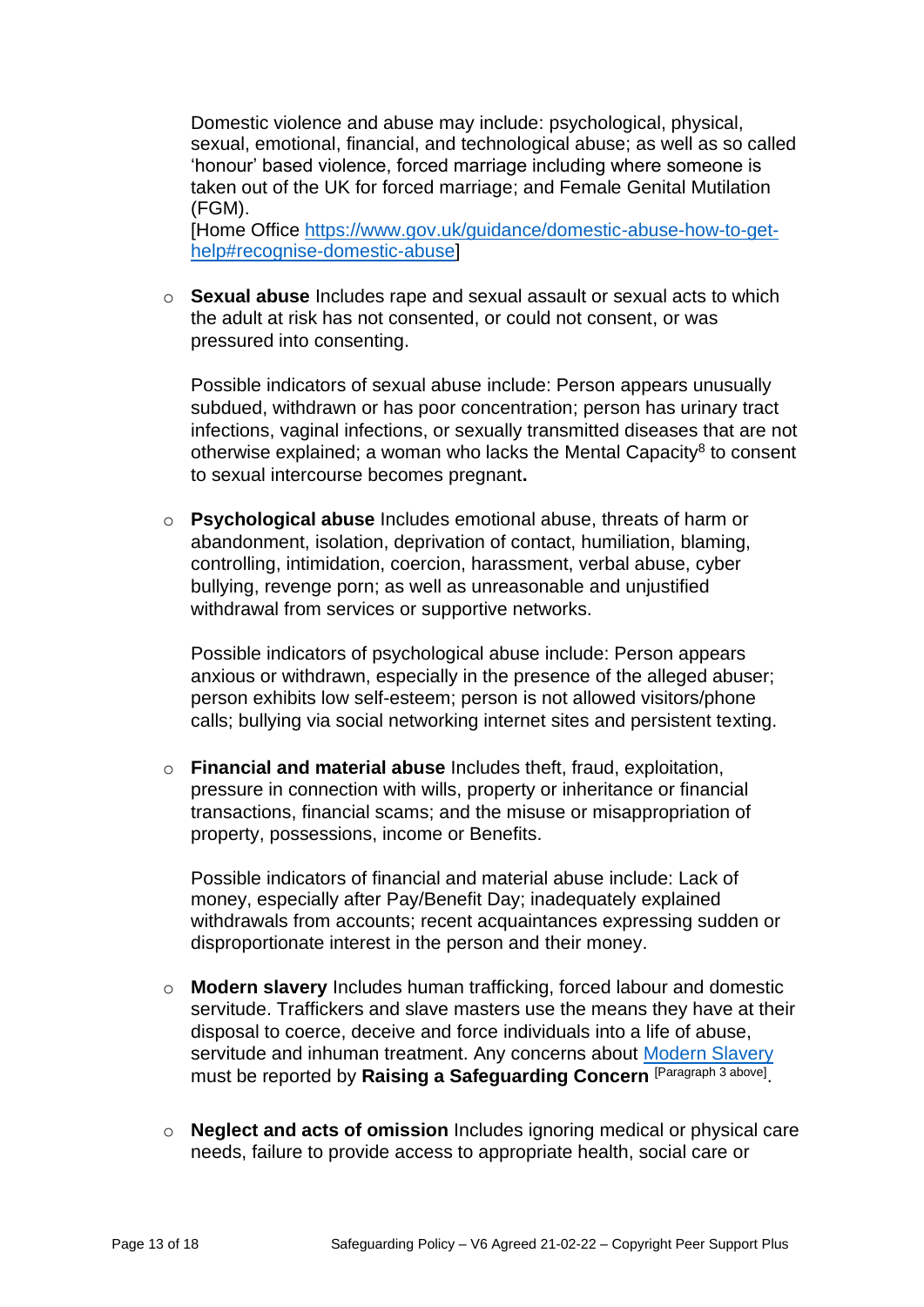educational services; the withholding of the necessities of life, such as medication, adequate nutrition and heating.

Possible indicators of neglect include: Person has inadequate heating and/or lighting; person's physical condition/appearance is poor (e.g., ulcers, pressure sores, soiled or wet clothing); person is malnourished, has sudden or continuous weight loss and/or is dehydrated.

o **Discriminatory abuse** Includes abuse based on a person's race, sex, disability, faith, sexual orientation, or age; other forms of harassment, slurs or similar treatment, or hate crime/hate incident.

Possible indicators of discriminatory abuse include: a person may reject their own cultural background and/or racial origin or other personal beliefs, sexual practices or lifestyle choices; a person making complaints about the service not meeting their needs.

o **Organisational abuse** Includes neglect and poor practice within an institution or specific care setting such as a hospital or care home, or in relation to care provided in one's own home. This may range from one-off incidents to on-going ill-treatment. It can be through neglect or poor professional practice as a result of the structure, policies, processes and practices within an organisation.

Possible indicators of organisational abuse include: A person may receive little support from management; are poorly supervised and poorly supported in their work; inappropriate staff behaviour such as the development of factions, misuse of drugs or alcohol, failure to respond to leadership.

o **Self-neglect** Covers a wide range of behaviours, such as neglecting to care for one's personal hygiene, health or surroundings and includes behaviours such as hoarding.

Self-neglect may occur as a result of mental health issues, personality disorders, substance abuse, dementia, advancing age, social isolation, and cognitive impairment, or through personal choice. It can be triggered by trauma and significant life events.

A safeguarding response in relation to self-neglect may be appropriate where:

- o a person is declining assistance in relation to their care and support needs, and
- $\circ$  the impact of their decision, has or is likely to have a substantial impact on their overall individual wellbeing.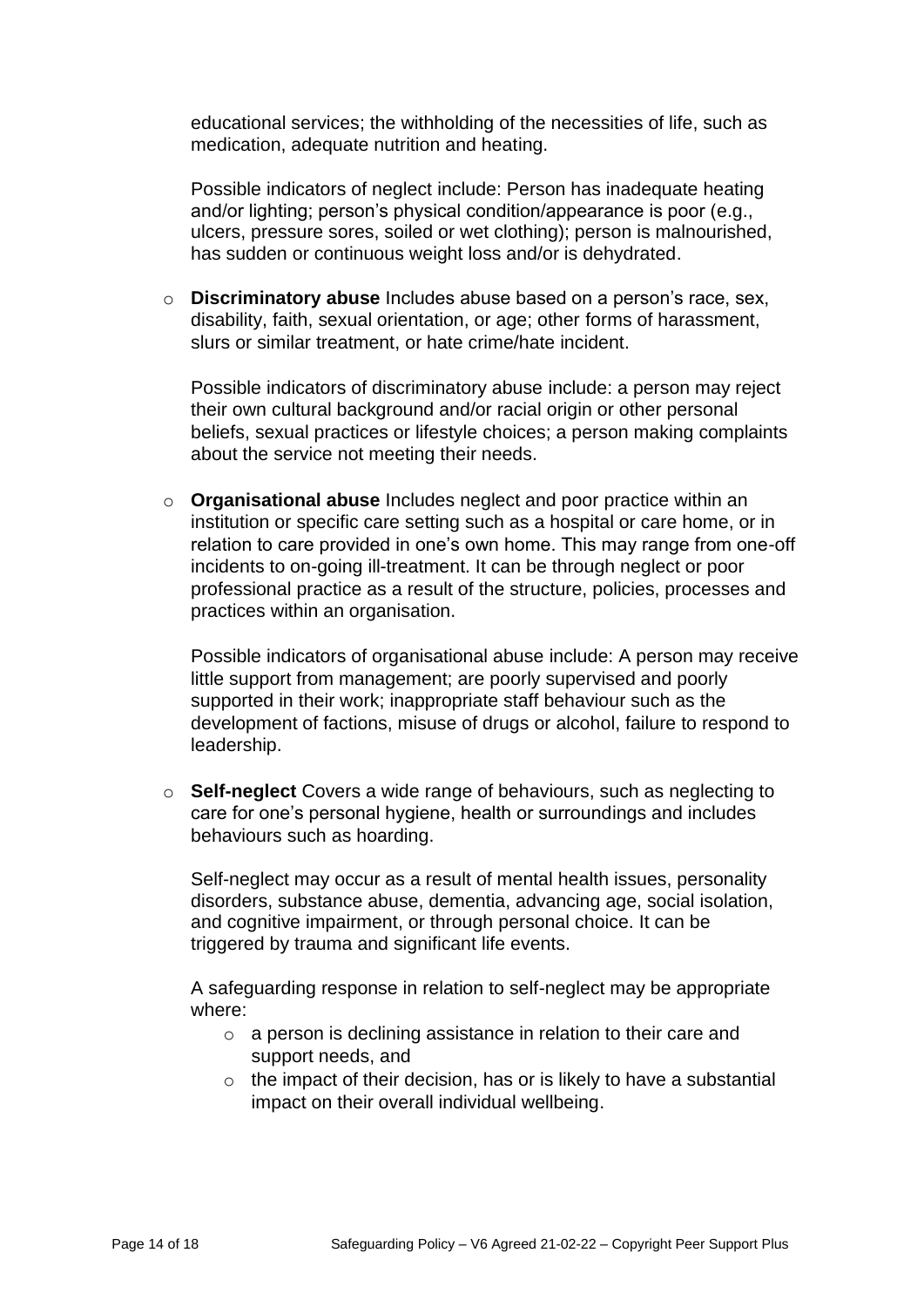Self-neglect may not always result in a Safeguarding response but a concern should always be raised so that an 'adult at risk' assessment can be made.

o **Radicalisation** HM Government's counter terrorism strategy is known as CONTEST.

Statutory guidance issued under Section 29 of the Counter-Terrorism and Security Act 2015 requires a range of specified authorities to have 'due regard to the need to prevent people from being drawn into terrorism'. This duty is known as the Prevent duty. The specified authorities include those judged to have a role in protecting vulnerable adults.

Peer Support Plus supports the Government's Prevent strategy which is part of CONTEST. Prevent's aim is to stop people becoming terrorists or supporting any forms of terrorism. Prevent focuses on working with 'adults at risk' who may be at risk of being exploited by radicalisers and subsequently drawn into terrorism related activity. There may be opportunities to intervene, reducing the risk of a person being attracted to extremist ideology and causes, and safeguard them from radicalisation.

Peer Support Plus will notify its Volunteers of the Prevent Strategy as part of their Safeguarding training. [Prevent strategy. HM Government 2011 [https://www.gov.uk/government/publications/prevent-strategy-2011\]](https://www.gov.uk/government/publications/prevent-strategy-2011)

Factors that might contribute towards the grooming and radicalisation of a person may be no different to those that might, for examples, lead individuals towards involvement with or being vulnerable into other activities such as gangs, drugs or sexual exploitation.

A One-minute guide: [Radicalisation and preventing extremism](https://www.leeds.gov.uk/docs/One%20minute%20guides/102%20-%20Radicalisation%20and%20preventing%20extremism.pdf) published by the Leeds Prevent Team, contains information which mostly applies to adults. See also [https://www.leeds.gov.uk/one-minute](https://www.leeds.gov.uk/one-minute-guides/radicalisation-and-preventing-extremism)[guides/radicalisation-and-preventing-extremism](https://www.leeds.gov.uk/one-minute-guides/radicalisation-and-preventing-extremism) 

### <sup>3</sup> **Adult at Risk**

For the purposes of this *Safeguarding Policy*<sup>1</sup> an 'adult at risk':

- $\circ$  is aged 18 years or more, and
- o has needs for care and support (whether or not these are currently being met),
- o is experiencing, or is at risk of, abuse or neglect, and
- o as a result of those needs is unable to protect themself against the risk or experience of abuse or neglect.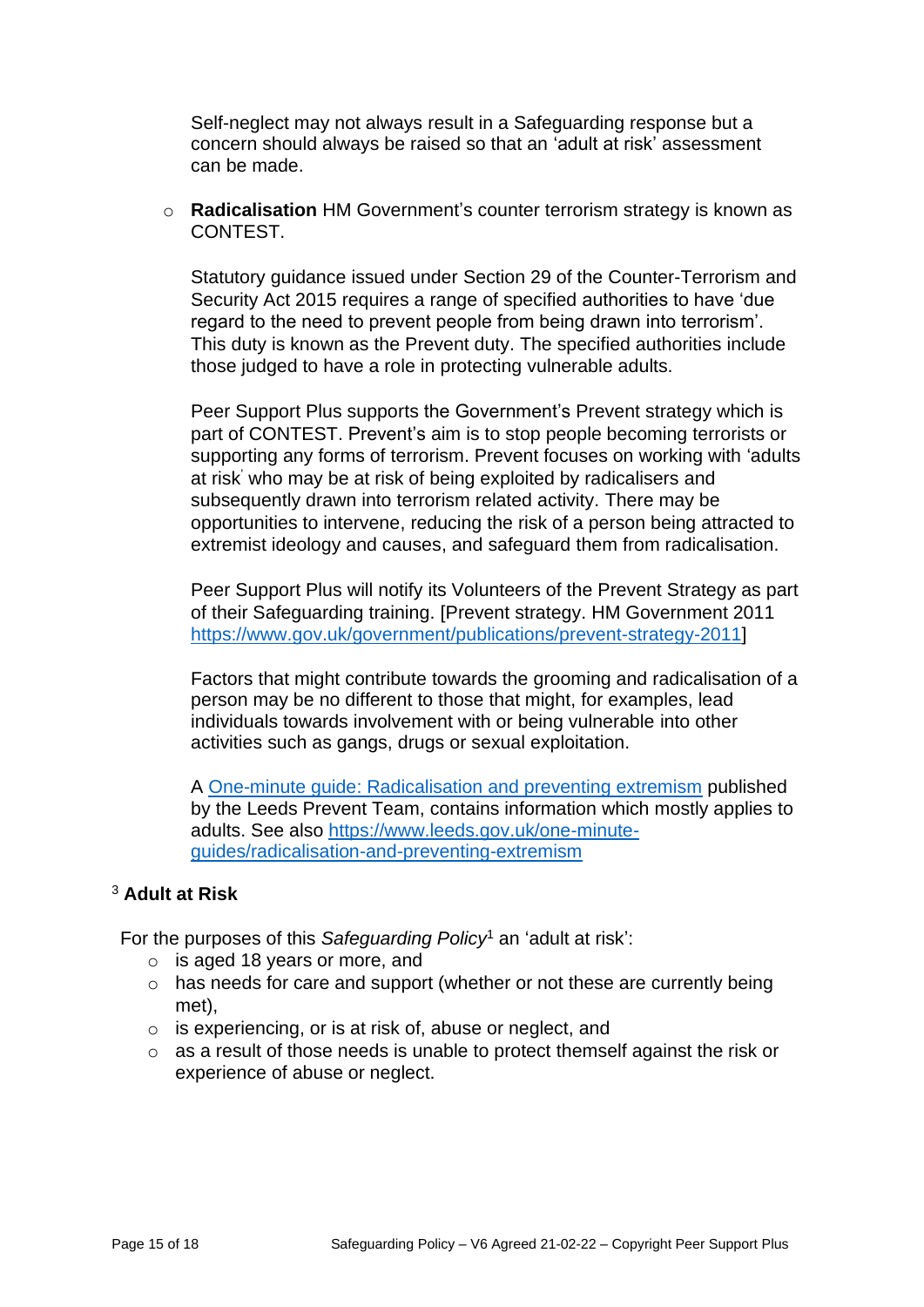The definition includes adults with any of the following:

- o Adults with physical, sensory and mental impairments and learning disabilities, howsoever those impairments have arisen for examples: present from birth, or due to advancing age, chronic illness or injury.
- o Adults with a mental illness, dementia or other memory impairments.
- o People who misuse substances or alcohol.
- o Unpaid carers (family and friends who provide personal assistance and care to adults on an unpaid basis).
- $\circ$  Someone who has been deemed to lack Mental Capacity to make a particular decision and is in need of care and support. [Mental Capacity Act 2005**<sup>8</sup>** ]

### <sup>4</sup> **Safeguarding Concerns Manager**

Lisa Bamford Peer Support Plus, Chair of Trustees Email [chair@peersupportplus.org](mailto:chair@peersupportplus.org) Tel. 07811 126 491 c/o 1 Elmete Close, Leeds, LS8 2LD (our registered address)

### <sup>5</sup> **Multi-agency safeguarding adults contact points**

For local authorities in West and North Yorkshire see Page 124 of [https://www.kirklees.gov.uk/beta/adult-social-care-providers/pdf/ksab](https://www.kirklees.gov.uk/beta/adult-social-care-providers/pdf/ksab-safeguarding-adults-policy-procedures.pdf)[safeguarding-adults-policy-procedures.pdf](https://www.kirklees.gov.uk/beta/adult-social-care-providers/pdf/ksab-safeguarding-adults-policy-procedures.pdf)

### <sup>6</sup> **Safeguarding Adults Named Lead Person**

David Donaldson Peer Support Plus, Treasurer Trustee Email [treasurer@peersupportplus.org](mailto:treasurer@peersupportplus.org) Tel. 07498 244 752 c/o 1 Elmete Close, Leeds, LS8 2LD (our registered address)

### <sup>7</sup> **Channel Vulnerability Assessment**

Duty and Advice Team Tel. 0113 376 0336 [Out of hours Tel: 0113 2409 536] [\[https://www.gov.uk/government/publications/channel-vulnerability](https://www.gov.uk/government/publications/channel-vulnerability-assessment)[assessment](https://www.gov.uk/government/publications/channel-vulnerability-assessment)]

### <sup>8</sup> **Five Statutory Principles of the Mental Capacity Act 2005**

The law presumes that adults have Mental Capacity to make their own decisions.

There will be times and situations in which an individual lacks Mental Capacity in relation to particular decisions. The Mental Capacity Act provides a statutory framework to empower and protect people who may lack Mental Capacity to make decisions, and it provides a framework for making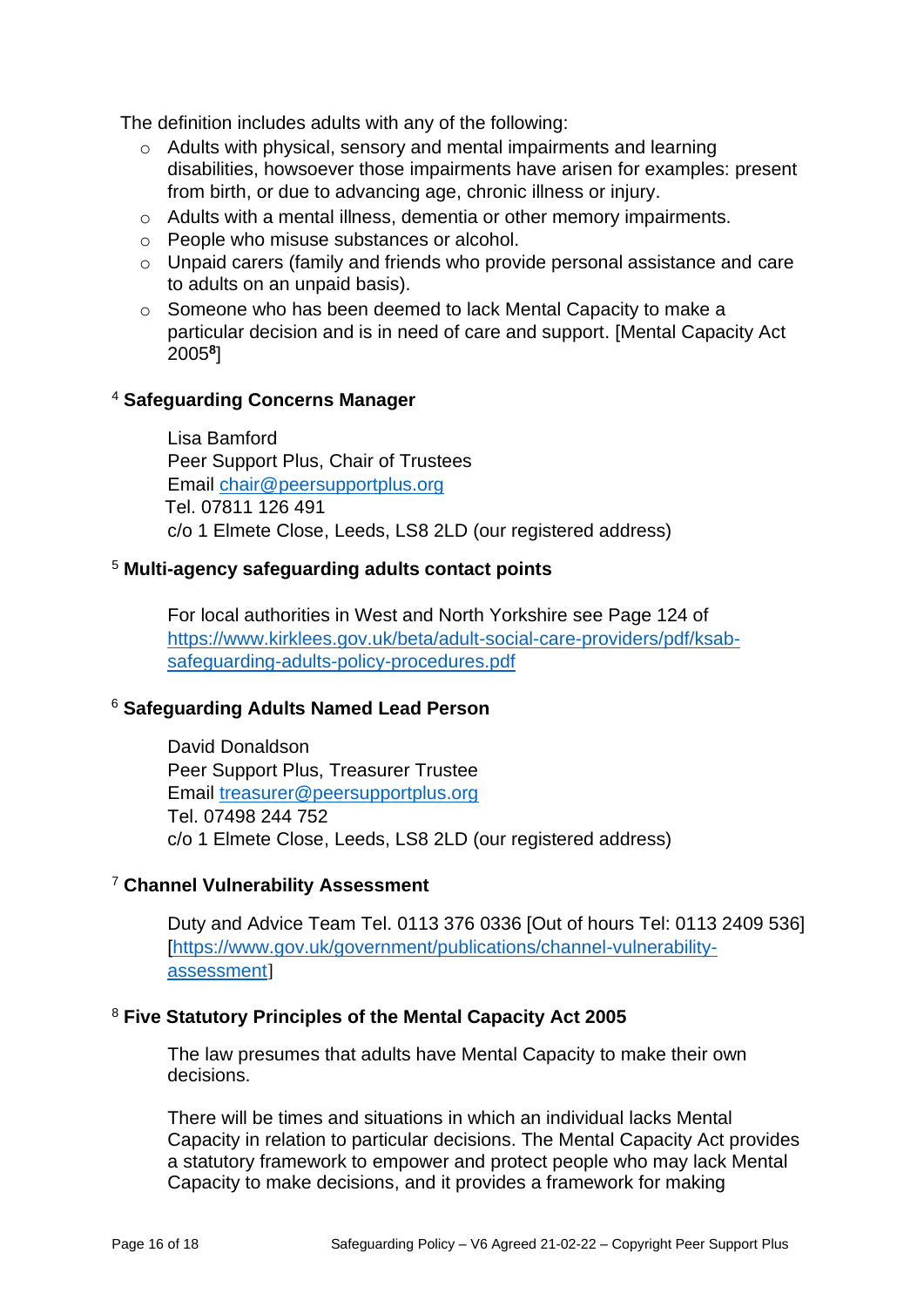decisions on their behalf. A person is not able to make a decision if they are unable to:

- o Understand information given to them
- o Retain that information long enough to be able to make a decision.
- $\circ$  Weigh up the information available to make a decision.
- o Communicate their decision.

There are 5 important principles within the Mental Capacity Act that everyone must follow:

o **Principle 1** 'A person must be assumed to have capacity unless it is established that he lacks capacity.' (section1(2))

*Start off by thinking that the person can make their own decision.*

o **Principle 2** 'A person is not to be treated as unable to make a decision unless all practicable steps to help him to do so have been taken without success.' (section1(3))

*Give all practical support to enable the person to make their own decision.*

o **Principle 3** 'A person is not to be treated as unable to make a decision merely because he makes an unwise decision.' (section 1(4))

*Never decide the person can't make their own decision just because some else thinks it's a wrong decision, or a bad decision.*

o **Principle 4** 'An act done, or decision made, under this Act for or on behalf of a person who lacks capacity must be done, or made, in his best interests.' (section 1(5))

*When a person can't make their own decision, someone has to make this in their 'best interests'.*

o **Principle 5** 'Before the act is done, or the decision is made, regard must be had to whether the purpose for which it is needed can be as effectively achieved in a way that is less restrictive of the person's rights and freedom of action.' (section 1(6))

*Before someone acts or decides something for the person in their 'best interests', that someone must first consider options that do not restrict the person's rights and freedoms more than necessary.* 

If a person appears to lack Mental Capacity to make decisions about their own welfare a 'best interest' assessment will be required and the Mental Capacity Act Code of Practice should be followed. A referral for assessment